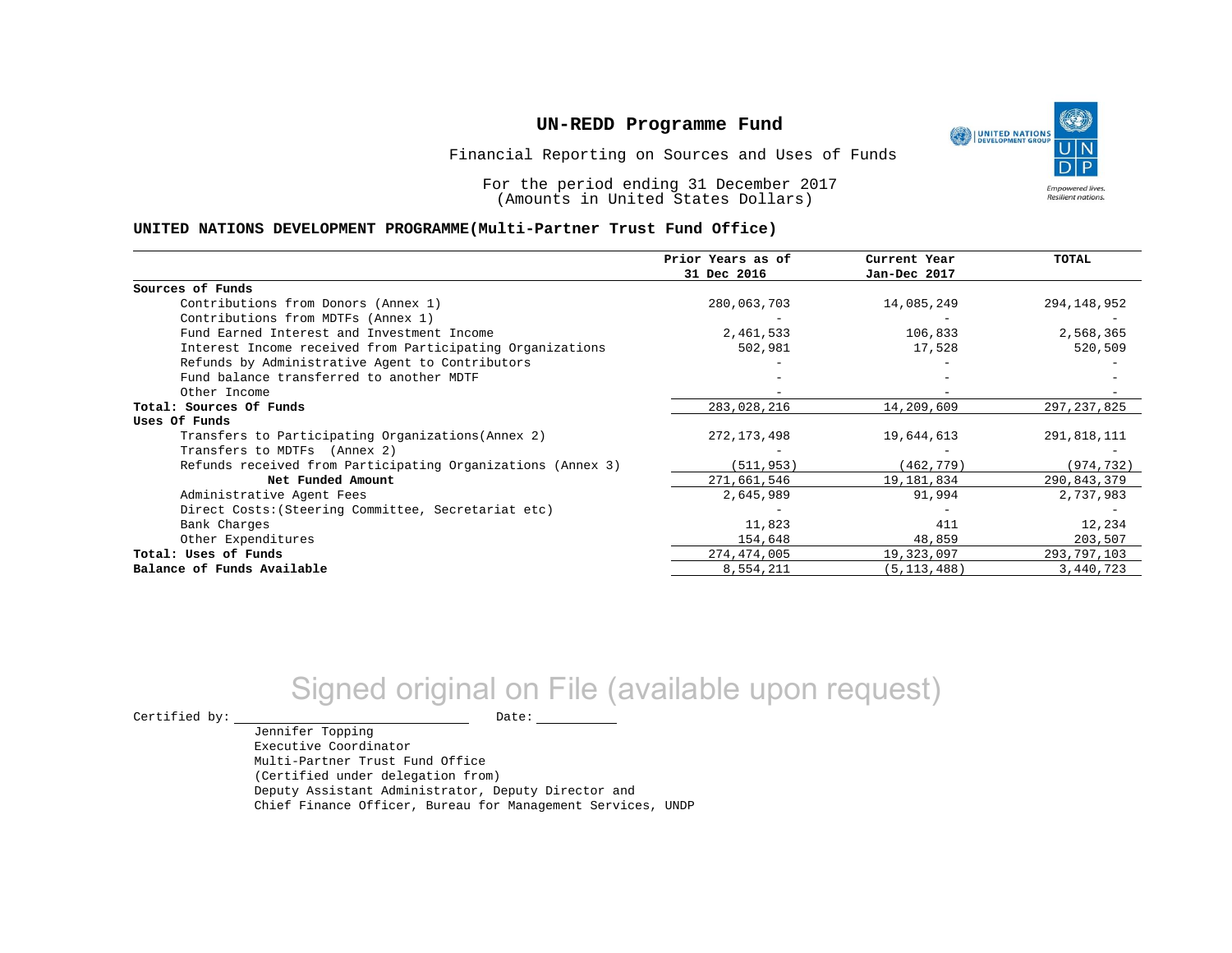

Financial Reporting on Sources and Uses of Funds

For the period ending 31 December 2017 (Amounts in United States Dollars)

### **UNITED NATIONS DEVELOPMENT PROGRAMME(Multi-Partner Trust Fund Office)**

**Annex - 1: Contributions**

|                           | Prior Years as of | Current Year             | TOTAL         |
|---------------------------|-------------------|--------------------------|---------------|
|                           | 31 Dec 2016       | Jan-Dec 2017             |               |
| From Contributors         |                   |                          |               |
| EUROPEAN UNION            | 15,464,840        | 4,885,860                | 20,350,700    |
| GOVERNMENT OF DENMARK     | 9,898,183         | $\overline{\phantom{a}}$ | 9,898,183     |
| GOVERNMENT OF JAPAN       | 3,046,138         | $\qquad \qquad -$        | 3,046,138     |
| GOVERNMENT OF LUXEMBOURG  | 2,674,100         | $\overline{\phantom{0}}$ | 2,674,100     |
| GOVERNMENT OF NORWAY      | 243,389,927       | 9,100,837                | 252,490,765   |
| GOVERNMENT OF SPAIN       | 5,492,939         | $\overline{\phantom{0}}$ | 5,492,939     |
| GOVERNMENT OF SWITZERLAND | 97,576            | 98,551                   | 196,127       |
| Total: Contributions      | 280,063,703       | 14,085,249               | 294, 148, 952 |

## Signed original on File (available upon request)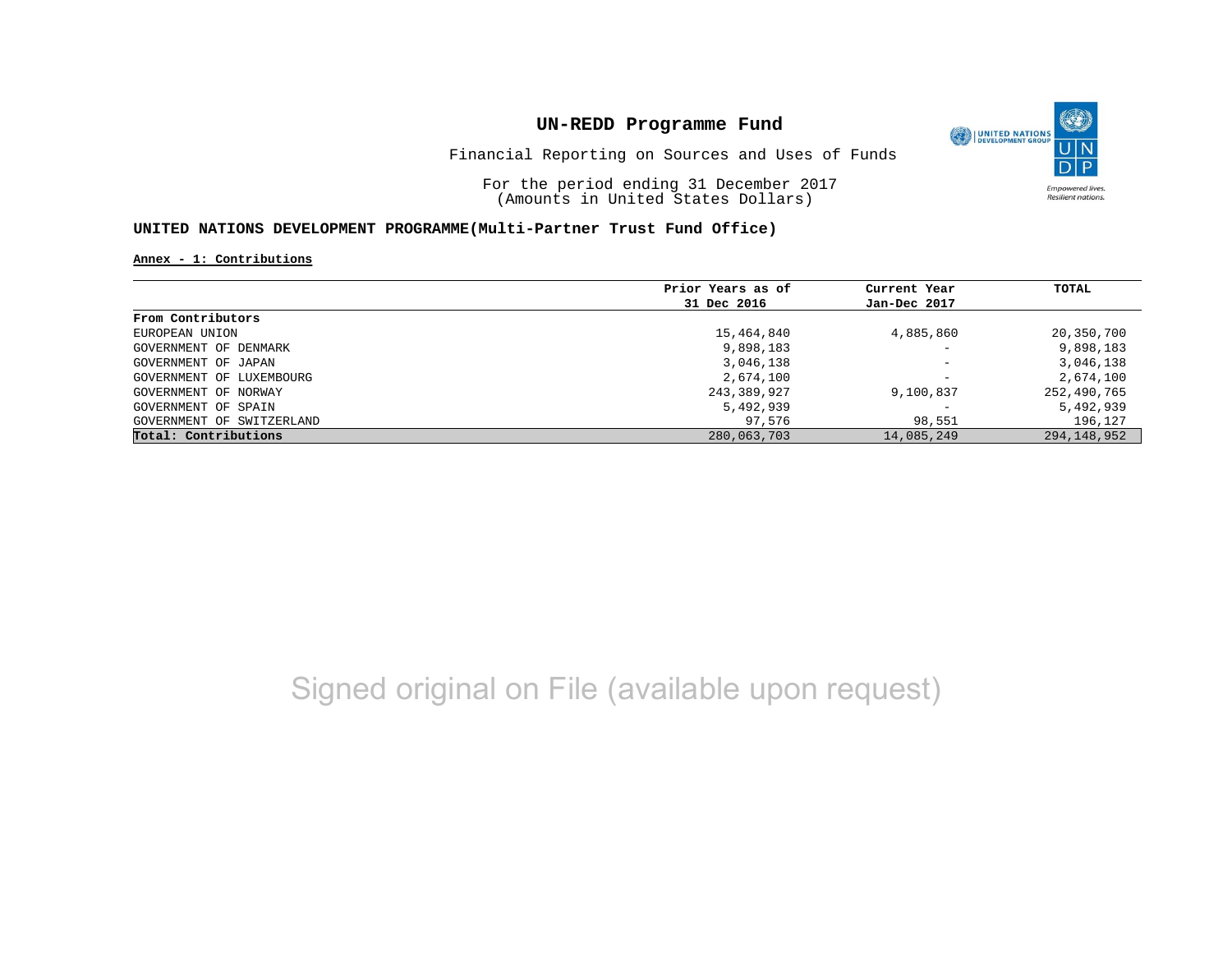

Financial Reporting on Sources and Uses of Funds

For the period ending 31 December 2017 (Amounts in United States Dollars)

### **UNITED NATIONS DEVELOPMENT PROGRAMME(Multi-Partner Trust Fund Office)**

**Annex - 2: Transfers**

|                                | Prior Years as of | Current Year | TOTAL       |
|--------------------------------|-------------------|--------------|-------------|
|                                | 31 Dec 2016       | Jan-Dec 2017 |             |
| To Participating Organizations |                   |              |             |
| FAO                            | 100,682,402       | 6,588,082    | 107,270,484 |
| <b>UNDP</b>                    | 105,867,132       | 7,454,912    | 113,322,044 |
| UNEP                           | 65,623,964        | 5,601,619    | 71,225,583  |
|                                |                   |              |             |
| Total Transfers                | 272, 173, 498     | 19,644,613   | 291,818,111 |

## Signed original on File (available upon request)